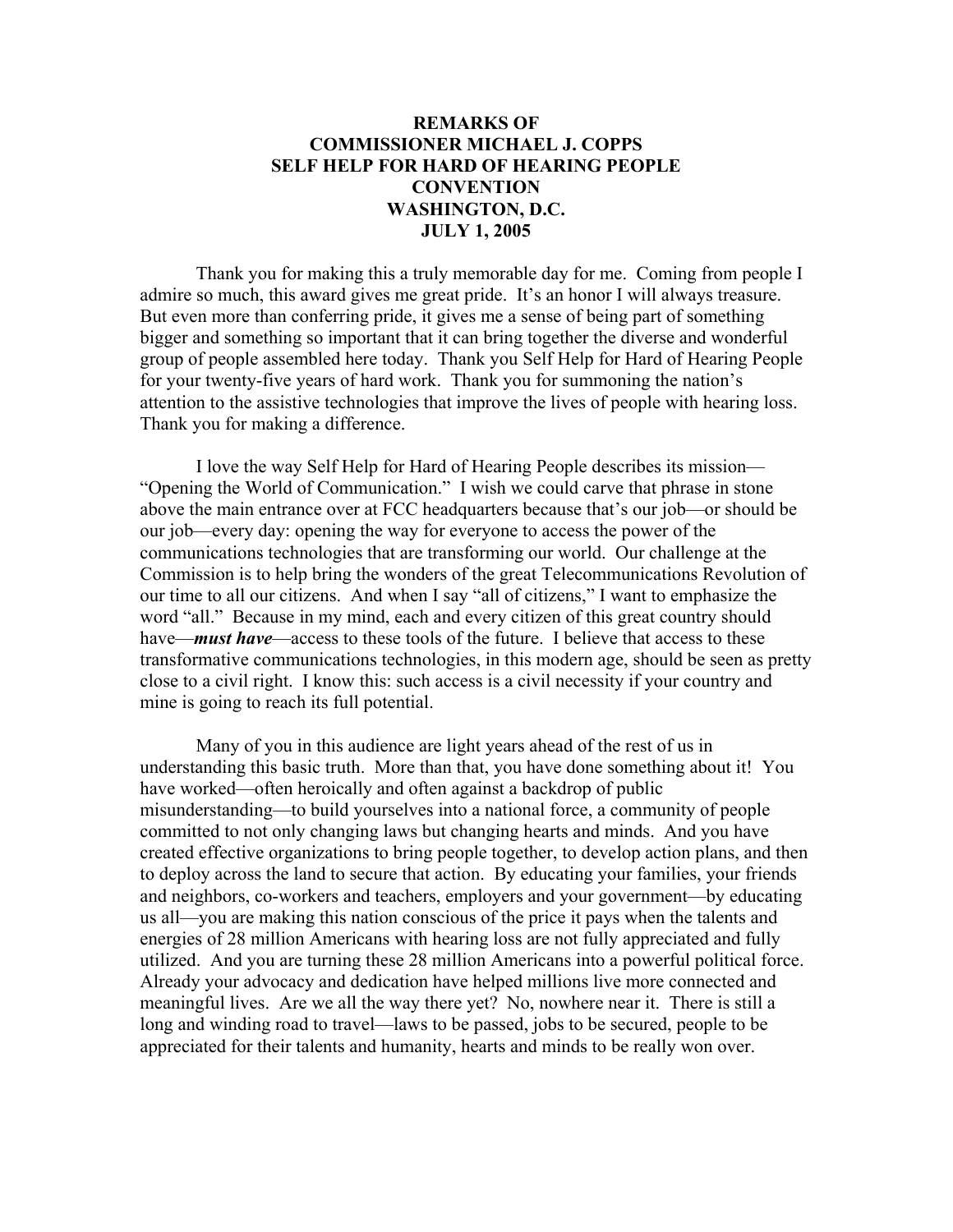But there has been progress—real, tangible and measurable steps forward, and we celebrate one of them this month by observing the fifteenth anniversary of passage of the Americans with Disabilities Act. This historic law opened the way for 54 million Americans with disabilities to begin accessing—at long last—the facilities they need to fully utilize their talents and to enjoy their rights. If you seek a monument to the act, just look around you, because its results are everywhere. The Act led to innovative strategies to improve access to employment, transportation, health care, education and entertainment. Closer to my communications world, the ADA was the foundation for legislation to significantly broaden access. Section 255 of the Communications Act now requires that telecommunications equipment be designed and developed for access by people with disabilities. Section 713 requires closed captioning for video programming.

At the heart of the Commission's mandate under the ADA is the concept of "functional equivalency." It may sound inelegant, but for the deaf and hard-of-hearing, it creates a right to communications technologies on a par with those available to everyone else. That translates into equal opportunity, equal rights and fuller participation in our society. You have breathed life and meaning and tangible results into this abstract concept. With functional equivalency as your lodestar, you have pushed for hearing aid compatibility, for closed captioning for video programming, for new services like IP relay and captioned telephones and for greater outreach and education.

 Looking back, there is ample cause for satisfaction in the progress that has been made. Some real and towering obstacles have been overcome during these past fifteen years. And our Commission has been a part of some of that progress. In 1991, the FCC first issued rules requiring telephone carriers to make available telecommunications relay services. We have updated these TRS rules many times since. In 1997, the FCC initiated action on captioning to ensure that everyone has access to televised information, including those all-important warnings about emergency situations. In 1999, the FCC wrote its first rules to ensure that communications products and services are accessible to those with disabilities, just as Congress directed in Section 255.

 In 2003, the FCC modified the exemption for wireless telephones under the Hearing Aid Compatibility Act of 1988 to require that wireless phone manufacturers and wireless phone service providers make digital wireless phones accessible to individuals who use hearing aids. This step advanced Congress' goal of ensuring access for individuals with hearing disabilities, and it was important both because of the rising number of wireless calls to emergency services and because of the growing popular reliance on wireless phones generally.

 Our decision, with recent modifications, requires that you will find at least four HAC-compliant handsets, or 25 percent of all handset models, in stores by September 16, 2005. By September of 2006 that number goes up to five handsets or 25 percent. And in February 2008 50 percent of all handsets are required to be HAC-compliant. That's real progress.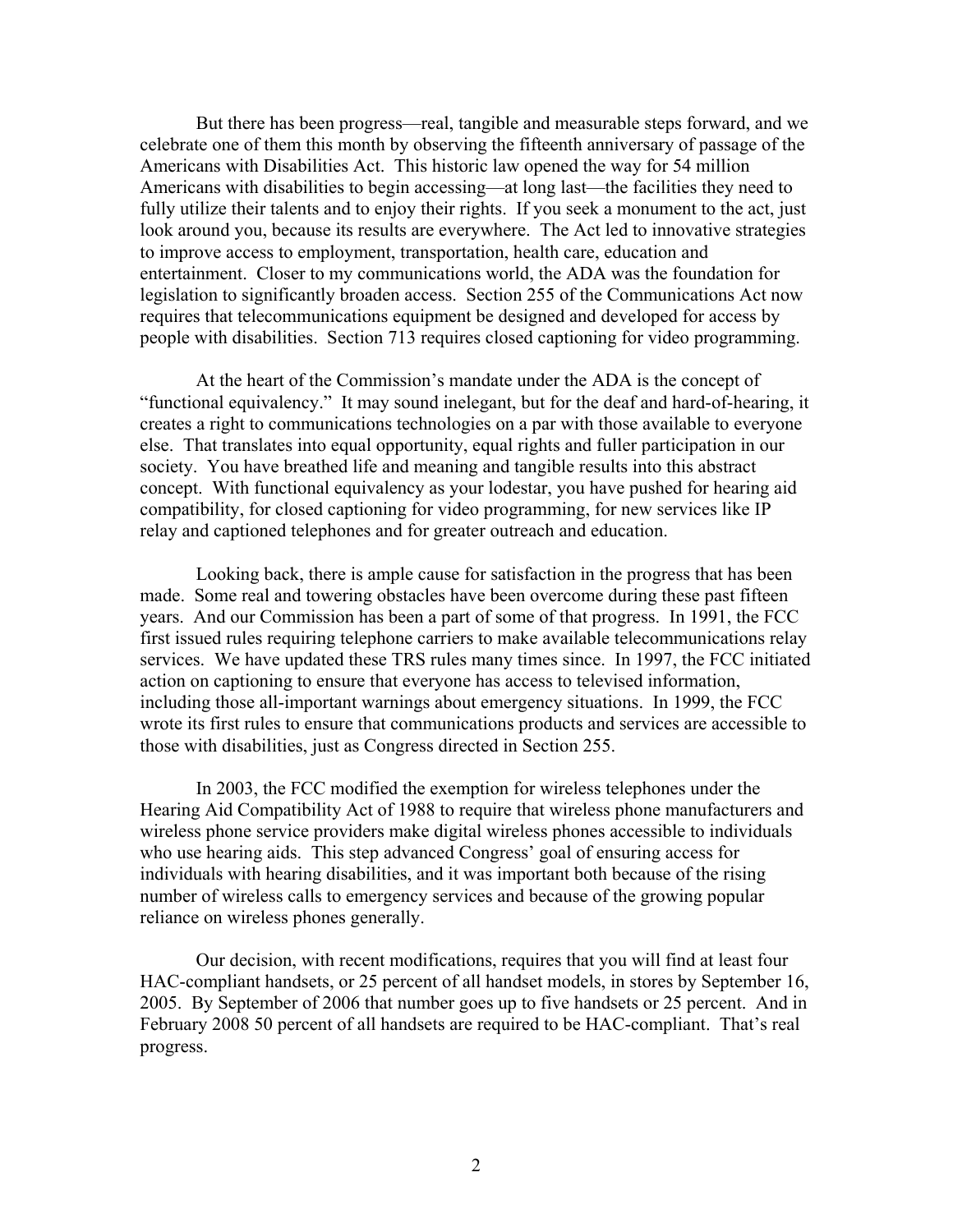Before I go on, I want to take a second to commend Brenda Battat for her work in this area. She has represented you so ably and so effectively in fighting for HACcompliance, and it is in no small part because of her work that we will not only have compliant handsets in stores this Fall, but we will also find compliant phones ranging from basic to full-featured. And we will have consumer-friendly disclosure about which handsets comply right on the so-called "call-out cards" that advertise each handset in the stores. You won't have to hunt around or rely on sometimes under-trained employees to find phones that work for you. For all the good work she does for you, let's give Brenda a round of applause for her effective work!

So this is a time, this fifteenth anniversary of the ADA, to look back and to commend the victories that have been achieved. But it would be a hollow celebration that stopped there, because anniversaries should also be a time of rededication, of commitment to new goals and new victories in a battle that is still far from won. Indeed, the battle ahead presents its own new challenges, because while the old challenges of education and outreach and traditional obstacles have not been resolved completely, new challenges, born of technology and economic change, rise up to confront us.

 First among these challenges is harnessing the power of the new economy for the benefit of us all. Call it the IT Economy, the Digital Age, the Broadband Era or whatever you will, it is coming at us at the speed of light. I believe that the communications technologies and transformations coming down the road are going to be truly life changing. We are going to work differently, learn differently, play differently and probably even govern ourselves differently because of the transformative power of telecommunications. Some of these new technologies will be nothing short of stunning. They will make all the dramatic changes of the past century—and they were dramatic pale by comparison. So we ask: what does it mean for us? Where will all this lifechanging technology take us? How do we harness it for each of our nation's communities? For our own individual needs? How do we make it accessible? Change is opportunity but it is also challenge. It can be confusing and it may be especially worrisome for you in this particular audience as you wonder whether the advances in access that you have made in past years will continue.

 The bottom line here is that those who get access to new technologies will win; those who don't will lose. I want to make sure we *all* get there, and that means those with hearing loss need to get there right alongside everyone else. Change will be our friend and advances in technology will bring us more accessibility tools—*if* we do our jobs right. Advanced products and services will enable people with disabilities to obtain information and to communicate with others in ways that were previously unattainable *if* we do our jobs right. You should want and you should expect to be full and equal participants in harvesting these new products and services. You need to insist on that. Plain Old Telephone Service—POTS, as it is sometimes called—is not enough. You want the POTS, yes, but you need the PANS, too—the Pretty Awesome New Stuff. POTS and PANS—don't settle for less!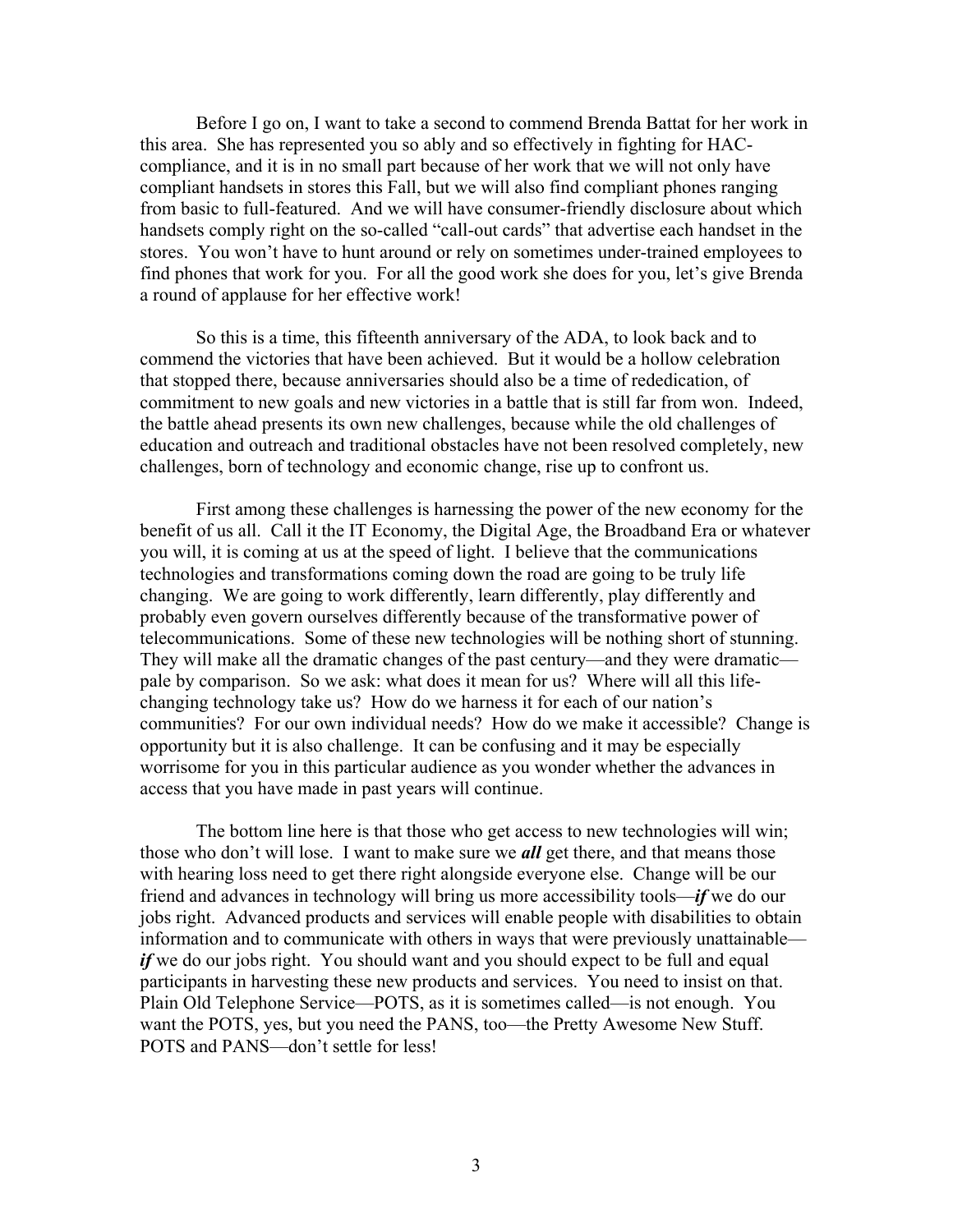Let's talk about some things we need to do to get there. First, we have to keep the pressure on regarding the HAC rules that we have put in place. If carriers and manufacturers do not meet their requirements, the Commission should investigate and enforce the rules. And we have a Further Notice of Proposed Rulemaking on whether to extend our requirements to mobile phone stores that are not owned and operated by the carriers. Many consumers buy their phones from general retailers or from stores that are independent of a single carrier. If our rules have a loophole that leaves some Americans without the ability to find HAC-compliant phones because they happen to have only independent stores near them, we have a problem—a loophole to close. I hope that you will comment on this proceeding vigorously.

Second, we need to keep our TRS policies current. With technology advancing at such a blistering pace, it is important to ensure that our TRS policies stay up to speed. There are great new services on the horizon, bursting with potential. We need always to be doing our best to get these technologies to the market faster. A good example is captioned telephone service. Two years ago, the FCC found one-lined captioned service eligible for TRS funding. As you know, this service allows end users to listen over the phone and simultaneously read captions of what the other person is saying. It's a great development. It helps the hard-of-hearing stay connected with family and friends. But it also smoothes business conversations—and that can enhance employment opportunities for the hearing impaired. More than that, having both voice and text can be vital in emergency situations. It can go a long way toward preventing misunderstanding—should the unthinkable occur and help from a 911 operator becomes a matter of life and death.

With the advent of broadband and IP technologies, the prospects are bright for many more services that offer simultaneous voice and text. We need your help exploring them as they come along and understanding what they can do for you. One thing I would like to see now is for the FCC to convene dialogues with equipment manufacturers, VoIP providers and carriers offering broadband so we can better harness these powerful tools to serve your needs. Let me say right here how pleased I am that we seem to be moving ahead on the important priority of including the hard of hearing in conversations with equipment manufacturers and others in the industry early on in the design process. It's so much better to design good equipment in the first instance, rather than have to go back and spend time and money retro-fitting and fixing problems after something has already hit the market. A lot of folks have been involved in encouraging these kinds of conversations, and, again, I think of Brenda Batatt and Claude Stout and many others who have led the way. But I also want to commend those in the industry who have facilitated this, particularly my friend Steve Largent who runs CTIA. He has been a champion of this cause and he's been your friend in making good things happen. Now we all need to work together to develop the next generation of broadband-enabled services for both voice and text. We need to do whatever can be done to bring these services to consumers and into the TRS fold faster.

 Third, we need to review our closed captioning policies, following through on the steps taken earlier. As we approach the deadline for 100 percent of new programming to be captioned, we need to make sure that persons with hearing loss have full and effective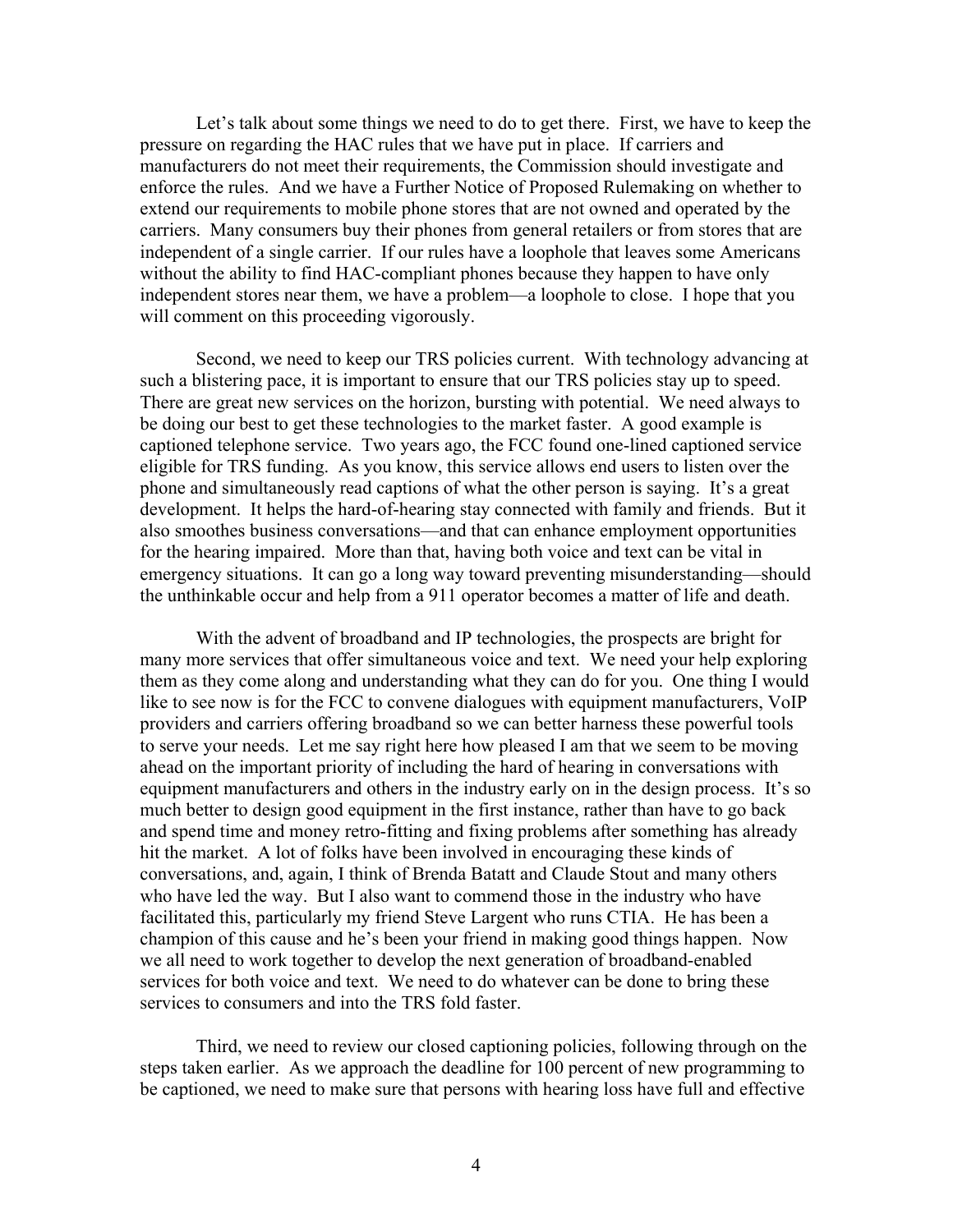access to video programming, including most importantly warnings about emergency situations. Closed captions provide a critical link to news, entertainment, and information for individuals who are deaf and hard of hearing. I commend Self Help for Hard of Hearing People and the other groups who have joined forces to bring a petition to the Commission seeking a review of our captioning rules and enforcement mechanisms. I am hopeful the Commission will launch a proceeding on these issues in the near future. If and when we do, we will need you to share your personal experiences with us so that we can ensure that we are fully implementing Congress' directive that video programming be fully accessible to all Americans.

 Fourth, we need more and better outreach. Our FCC policies and rules can only be as good as the input we get from the affected communities and parties. You can't help us improve our proceedings if you don't know about our proceedings. Here, too, we've made some progress and I commend our Consumer Bureau for the good work it is doing. But this is a job that's never done and it's always one that could benefit from additional resources. The FCC always has to keep looking for better ways to make sure that those with disabilities are able to get the information they need. We can and should do more to get our own house in order.

To help us with this task, we have a new Consumer Advisory Committee. This group is charged with helping the Commission ensure that all Americans have equal access to telecommunications services. Of the twenty new members added to this group, nine represent disability interests. This is a very positive development. But I remain disappointed that a few years ago, the FCC renamed this group the Consumer Advisory Committee. You see, before that, it was called the Consumer/Disability Telecommunications Advisory Committee. I think deleting "Disability" from the title sent a troubling message. Still, I am confident that the Committee, with its new members from disabilities communities, will produce positive results. But if their voice is not adequately heard on access issues, we may have to think about setting up a separate advisory committee focusing exclusively on disability access.

 Our ongoing interaction is so important. One of my goals since coming to the FCC is to reach out to those persons and organizations that I call non-traditional stakeholders. You know, there are plenty of folks and industries in Washington who we see every week, who have the resources to get and digest *The Federal Register* so they know what's going on at the Commission, and who can afford to deliver fancy submissions and legal arguments to us on just about any communications issue you can imagine. And I'm happy to get those submissions and to learn their perspectives on the issues. But there are 290 million Americans affected by what we do at the Commission, and most of them not only can't afford that kind of representation—most of them don't even know about what proceedings are before the Commission at any given time. That's where outreach comes in. The job of a federal agency isn't just to put on our green eyeshades and write rules and regulations. It is also to tell the American people what issues we are dealing with and to seek their input into how we should handle those issues. So the first step in problem-solving is to make sure you know about the problems we're thinking of solving. That means outreach—and we need more of it.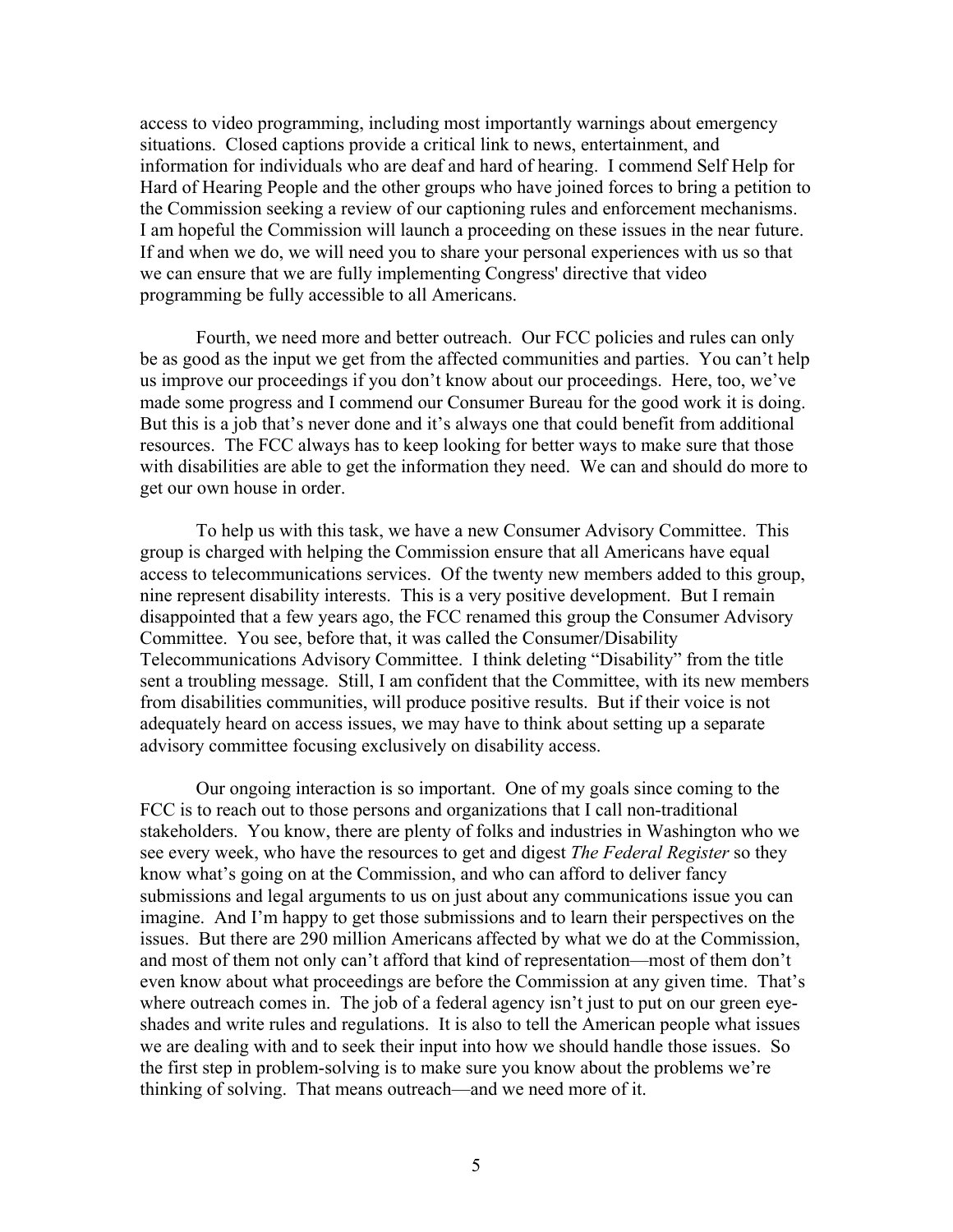Let me mention one very recent development where we need your help. (This is my outreach effort for today.) It sounds complicated, but it's really important. Earlier this week, the U.S. Supreme Court issued its *Brand X* decision. The case involves the definition of what is a "telecommunications service" and what is an "information service." It may sound like regulatory jargon, but I can tell you it is central to the future of the Internet and the future of access for persons with disabilities. The Court's decision appears to flash the green light for classifying more services as "information services." If that happens—and it certainly seems to be the trend—it could make it more difficult to require access to telecommunications technologies and services. Think what a set-back that would be! Here's my advice: Don't let these definitional games hold you back! Stay tuned to the fallout from the *Brand X* decision. And prepare now to make sure that lawyers' games in Washington don't end by denying you the victories you have already won and denying you the opportunities these new technologies hold for a better future. We'll really need your input on this one if we're going to get it right.

 Finally, as part of our outreach efforts, we need to build better public sectorprivate sector partnerships to keep expanding your access to communications technologies and services. Business plays the critical role in innovation and investment to make products accessible. But industry benefits by making products and services accessible to the broadest range of consumers. Making that happen is partly their job, partly your job, and partly my job. When I served as Assistant Secretary of Commerce, before coming to the FCC, I spent most of my time putting together public sector-private sector partnerships to help America profit from global commerce. I am a believer, a true believer, in this kind of cooperative endeavor. In the world of global commerce and competition, you quickly realize that neither the government nor industry alone can make much headway in tackling the enormous challenges of global commerce that we face. By working together, government and the private sector, we found we could accomplish so much more. I believe there is significant room for just this kind of cooperative effort in addressing the kinds of access and other issues we have discussed this morning. What I want to see more of is government, industry and as many stakeholders as possible working together to solve problems. One suggestion: Your groups, CTIA, the FCC and other relevant government agencies like the Department of Labor, HHS, and The President's Committee on Employment of People with Disabilities could meet together in a formal or informal way—and share ideas on how to tackle the problem of including Americans with disabilities more fully into the workforce through wireless technologies.

 These kinds of public-private cooperative partnerships are not some novel new idea. This is how we built this great country of ours. It's how we overcame all of our greatest challenges. It's how we built out our essential infrastructures. It's how we made one out of many. Yes, we have much to do. But we have such great resources on which we can rely. Foremost among them is you. You and so many other Americans who understand what's at stake and are doing something about it.

Let me tell you, in closing, about one of those other Americans. There's a lovely young lady—some of you have heard me talk about her before—named Katie Copps.